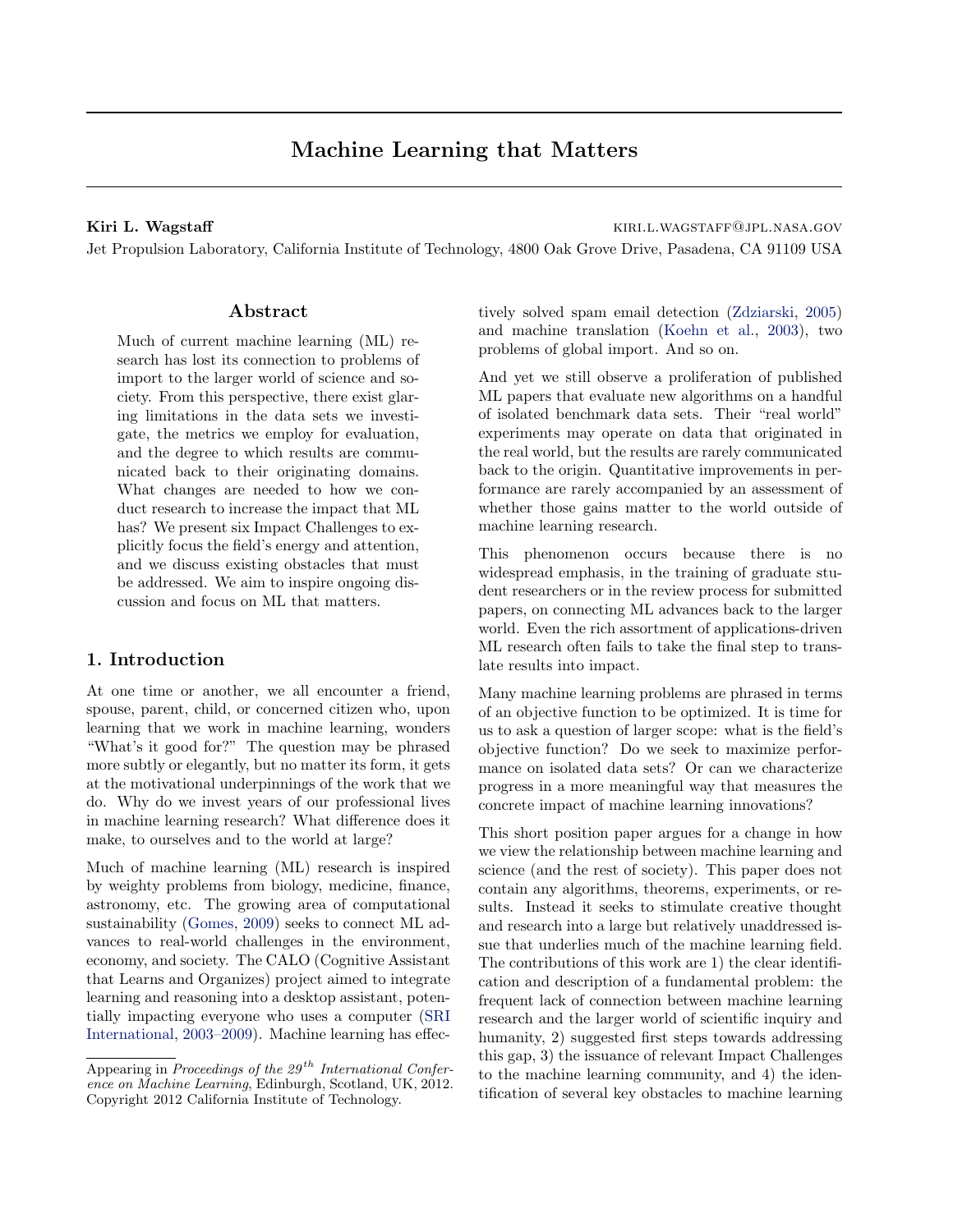impact, as an aid for focusing future research efforts. Whether or not the reader agrees with all statements in this paper, if it inspires thought and discussion, then its purpose has been achieved.

## 2. Machine Learning for Machine Learning's Sake

This section highlights aspects of the way ML research is conducted today that limit its impact on the larger world. Our goal is not to point fingers or critique individuals, but instead to initiate a critical self-inspection and constructive, creative changes. These problems do not trouble all ML work, but they are common enough to merit our effort in eliminating them.

The argument here is also not about "theory versus applications." Theoretical work can be as inspired by real problems as applied work can. The criticisms here focus instead on the limitations of work that lies between theory and meaningful applications: algorithmic advances accompanied by empirical studies that are divorced from true impact.

## 2.1. Hyper-Focus on Benchmark Data Sets

Increasingly, ML papers that describe a new algorithm follow a standard evaluation template. After presenting results on synthetic data sets to illustrate certain aspects of the algorithm's behavior, the paper reports results on a collection of standard data sets, such as those available in the UCI archive [\(Frank & Asuncion,](#page-5-0) [2010\)](#page-5-0). A survey of the 152 non-cross-conference papers published at ICML 2011 reveals:

|  | $\sqrt{148/152}$ (93%) include experiments of some sort  |
|--|----------------------------------------------------------|
|  | $\sqrt{57/148}$ (39%) use synthetic data                 |
|  | $55/148$ (37%) use UCI data                              |
|  | $34/148$ (23%) use <i>ONLY</i> UCI and/or synthetic data |
|  | $1/148$ (1%) interpret results in domain context         |

The possible advantages of using familiar data sets include 1) enabling direct empirical comparisons with other methods and 2) greater ease of interpreting the results since (presumably) the data set properties have been widely studied and understood. However, in practice direct comparisons fail because we have no standard for reproducibility. Experiments vary in methodology (train/test splits, evaluation metrics, parameter settings), implementations, or reporting. Interpretations are almost never made. Why is this?

First, meaningful interpretations are hard. Virtually none of the ML researchers who work with these data sets happen to also be experts in the relevant scientific disciplines. Second, and more insidiously, the ML field neither motivates nor requires such interpretation. Re-

viewers do not inquire as to which classes were well classified and which were not, what the common error types were, or even why the particular data sets were chosen. There is no expectation that the authors report whether an observed  $x\%$  improvement in performance promises any real impact for the original domain. Even when the authors have forged a collaboration with qualified experts, little paper space is devoted to interpretation, because we (as a field) do not require it.

The UCI archive has had a tremendous impact on the field of machine learning. Legions of researchers have chased after the best iris or mushroom classifier. Yet this flurry of effort does not seem to have had any impact on the fields of botany or mycology. Do scientists in these disciplines even need such a classifier? Do they publish about this subject in their journals?

There is not even agreement in the community about what role the UCI data sets serve (benchmark? "realworld"?). They are of less utility than synthetic data, since we did not control the process that generated them, and yet they fail to serve as real world data due to their disassociation from any real world context (experts, users, operational systems, etc.). It is as if we have forgotten, or chosen to ignore, that each data set is more than just a matrix of numbers. Further, the existence of the UCI archive has tended to over-emphasize research effort on classification and regression problems, at the expense of other ML problems [\(Langley,](#page-5-0) [2011\)](#page-5-0). Informal discussions with other researchers suggest that it has also de-emphasized the need to learn how to formulate problems and define features, leaving young researchers unprepared to tackle new problems.

This trend has been going on for at least 20 years. Jaime Carbonell, then editor of Machine Learning, wrote in 1992 that "the standard Irvine data sets are used to determine percent accuracy of concept classification, without regard to performance on a larger external task" [\(Carbonell,](#page-5-0) [1992\)](#page-5-0). Can we change that trend for the next 20 years? Do we want to?

## 2.2. Hyper-Focus on Abstract Metrics

There are also problems with how we measure performance. Most often, an abstract evaluation metric (classification accuracy, root of the mean squared error or RMSE, F-measure [\(van Rijsbergen,](#page-5-0) [1979\)](#page-5-0), etc.) is used. These metrics are abstract in that they explicitly ignore or remove problem-specific details, usually so that numbers can be compared across domains. Does this seemingly obvious strategy provide us with useful information?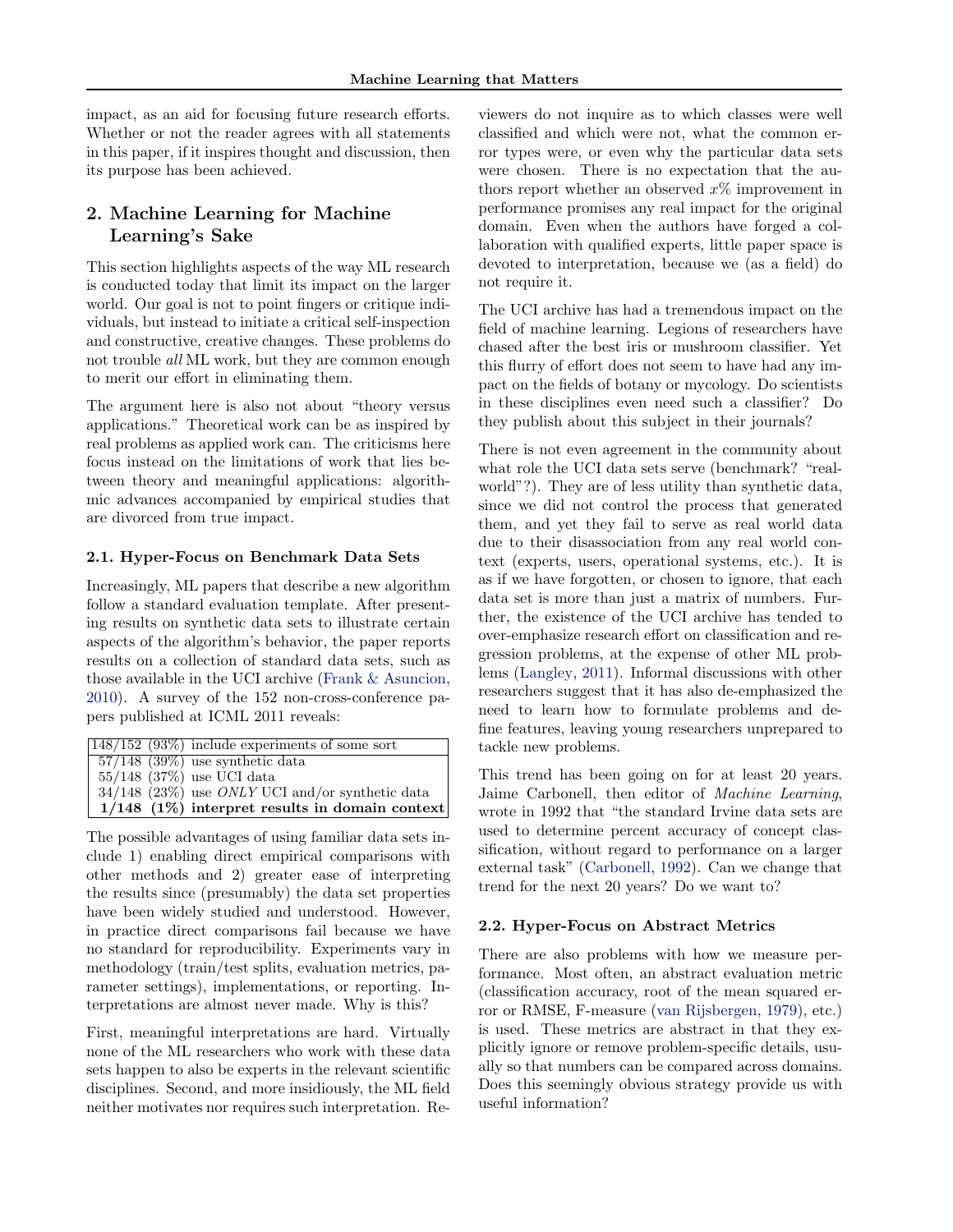<span id="page-2-0"></span>

Figure 1. Three stages of a machine learning research program. Current publishing incentives are highly biased towards the middle row only.

It is recognized that the performance obtained by training a model  $\mathcal M$  on data set X may not reflect  $\mathcal M$ 's performance on other data sets drawn from the same problem, i.e., training loss is an underestimate of test loss [\(Hastie et al.,](#page-5-0) [2001\)](#page-5-0). Strategies such as splitting X into training and test sets or cross-validation aim to estimate the expected performance of  $\mathcal{M}'$ , trained on all of  $X$ , when applied to future data  $X'$ .

However, these metrics tell us nothing about the impact of different performance. For example, 80% accuracy on iris classification might be sufficient for the botany world, but to classify as poisonous or edible a mushroom you intend to ingest, perhaps 99% (or higher) accuracy is required. The assumption of crossdomain comparability is a mirage created by the application of metrics that have the same range, but not the same meaning. Suites of experiments are often summarized by the average accuracy across all data sets. This tells us nothing at all useful about generalization or impact, since the meaning of an  $x\%$  improvement may be very different for different data sets. A related problem is the persistence of "bake-offs" or "mindless comparisons among the performance of algorithms that reveal little about the sources of power or the effects of domain characteristics" [\(Langley,](#page-5-0) [2011\)](#page-5-0).

Receiver Operating Characteristic (ROC) curves are used to describe a system's behavior for a range of threshold settings, but they are rarely accompanied by a discussion of which performance regimes are relevant to the domain. The common practice of reporting the area under the curve (AUC) [\(Hanley & McNeil,](#page-5-0) [1982\)](#page-5-0) has several drawbacks, including summarizing performance over all possible regimes even if they are unlikely ever to be used (e.g., extremely high false positive rates), and weighting false positives and false negatives equally, which may be inappropriate for a given problem domain [\(Lobo et al.,](#page-5-0) [2008\)](#page-5-0). As such, it is insufficiently grounded to meaningfully measure impact. Methods from statistics such as the t-test [\(Student,](#page-5-0) [1908\)](#page-5-0) are commonly used to support a conclusion about whether a given performance improvement is "significant" or not. Statistical significance is a function of a set of numbers; it does not compute real-world significance. Of course we all know this, but it rarely inspires the addition of a separate measure of (true) significance. How often, instead, a t-test result serves as the final punctuation to an experimental utterance!

#### 2.3. Lack of Follow-Through

It is easy to sit in your office and run a Weka [\(Hall](#page-5-0) [et al.,](#page-5-0) [2009\)](#page-5-0) algorithm on a data set you downloaded from the web. It is very hard to identify a problem for which machine learning may offer a solution, determine what data should be collected, select or extract relevant features, choose an appropriate learning method, select an evaluation method, interpret the results, involve domain experts, publicize the results to the relevant scientific community, persuade users to adopt the technique, and (only then) to truly have made a difference (see Figure 1). An ML researcher might well feel fatigued or daunted just contemplating this list of activities. However, each one is a necessary component of any research program that seeks to have a real impact on the world outside of machine learning.

Our field imposes an additional obstacle to impact. Generally speaking, only the activities in the middle row of Figure 1 are considered "publishable" in the ML community. The Innovative Applications of Artificial Intelligence conference and International Conference on Machine Learning and Applications are exceptions. The International Conference on Machine Learning (ICML) experimented with an (unreviewed) "invited applications" track in 2010. Yet to be accepted as a mainstream paper at ICML or Machine Learning or the Journal of Machine Learning Research, authors must demonstrate a "machine learning contribution" that is often narrowly interpreted by reviewers as "the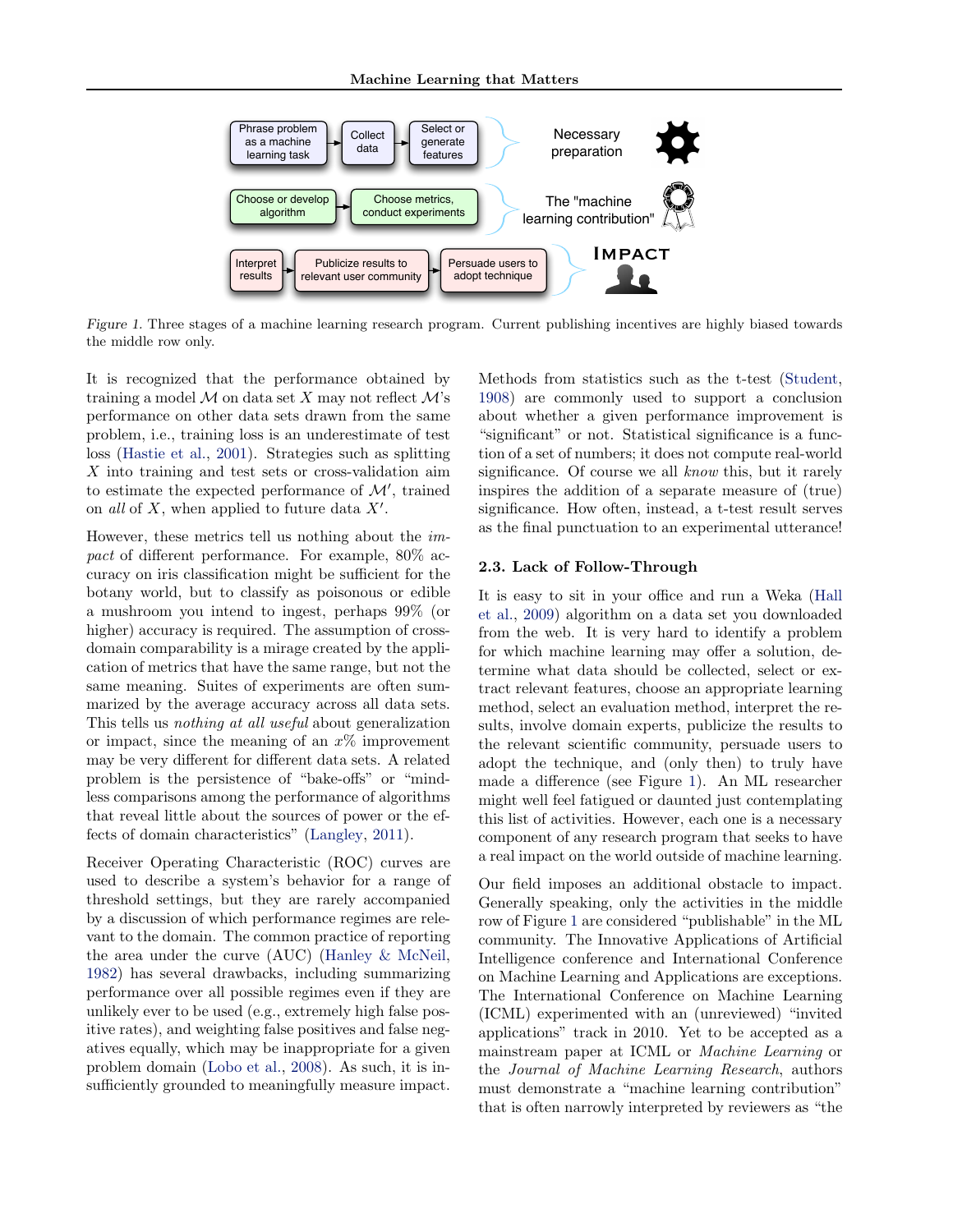development of a new algorithm or the explication of a novel theoretical analysis." While these are excellent, laudable advances, unless there is an equal expectation for the bottom row of Figure [1,](#page-2-0) there is little incentive to connect these advances with the outer world.

Reconnecting active research to relevant real-world problems is part of the process of maturing as a research field. To the rest of the world, these are the only visible advances of ML, its only contributions to the larger realm of science and human endeavors.

## 3. Making Machine Learning Matter

Rather than following the letter of machine learning, can we reignite its spirit? This is not simply a matter of reporting on isolated applications. What is needed is a fundamental change in how we formulate, attack, and evaluate machine learning research projects.

## 3.1. Meaningful Evaluation Methods

The first step is to define or select evaluation methods that enable direct measurement, wherever possible, of the impact of ML innovations. In addition to traditional measures of performance, we can measure dollars saved, lives preserved, time conserved, effort reduced, quality of living increased, and so on. Focusing our metrics on impact will help motivate upstream restructuring of research efforts. They will guide how we select data sets, structure experiments, and define objective functions. At a minimum, publications can report how a given improvement in accuracy translates to impact for the originating problem domain.

The reader may wonder how this can be accomplished, if our goal is to develop general methods that apply across domains. Yet (as noted earlier) the common approach of using the same metric for all domains relies on an unstated, and usually unfounded, assumption that it is possible to equate an  $x\%$  improvement in one domain with that in another. Instead, if the same method can yield profit improvements of \$10,000 per year for an auto-tire business as well as the avoidance of 300 unnecessary surgical interventions per year, then it will have demonstrated a powerful, wide-ranging utility.

## 3.2. Involvement of the World Outside ML

Many ML investigations involve domain experts as collaborators who help define the ML problem and label data for classification or regression tasks. They can also provide the missing link between an ML performance plot and its significance to the problem domain. This can help reduce the number of cases where an ML system perfectly solves a sub-problem of little interest to the relevant scientific community, or where the ML system's performance appears good numerically but is insufficiently reliable to ever be adopted.

We could also solicit short "Comment" papers, to accompany the publication of a new ML advance, that are authored by researchers with relevant domain expertise but who were uninvolved with the ML research. They could provide an independent assessment of the performance, utility, and impact of the work. As an additional benefit, this informs new communities about how, and how well, ML methods work. Raising awareness, interest, and buy-in from ecologists, astronomers, legal experts, doctors, etc., can lead to greater opportunities for machine learning impact.

## 3.3. Eyes on the Prize

Finally, we should consider potential impact when selecting which research problems to tackle, not merely how interesting or challenging they are from the ML perspective. How many people, species, countries, or square meters would be impacted by a solution to the problem? What level of performance would constitute a meaningful improvement over the status quo?

[Warrick et al.](#page-5-0) [\(2010\)](#page-5-0) provides an example of ML work that tackles all three aspects. Working with doctors and clinicians, they developed a system to detect fetal hypoxia (oxygen deprivation) and enable emergency intervention that literally saves babies from brain injuries or death. After publishing their results, which demonstrated the ability to have detected 50% of fetal hypoxia cases early enough for intervention, with an acceptable false positive rate of 7.5%, they are currently working on clinical trials as the next step towards wide deployment. Many such examples exist. This paper seeks to inspire more.

## 4. Machine Learning Impact Challenges

One way to direct research efforts is to articulate ambitious and meaningful challenges. In 1992, Carbonell articulated a list of challenges for the field, not to increase its impact but instead to "put the fun back into machine learning" [\(Carbonell,](#page-5-0) [1992\)](#page-5-0). They included:

- 1. Discovery of a new physical law leading to a published, referred scientific article.
- 2. Improvement of 500 USCF/FIDE chess rating points over a class B level start.
- 3. Improvement in planning performance of 100 fold in two different domains.
- 4. Investment earnings of \$1M in one year.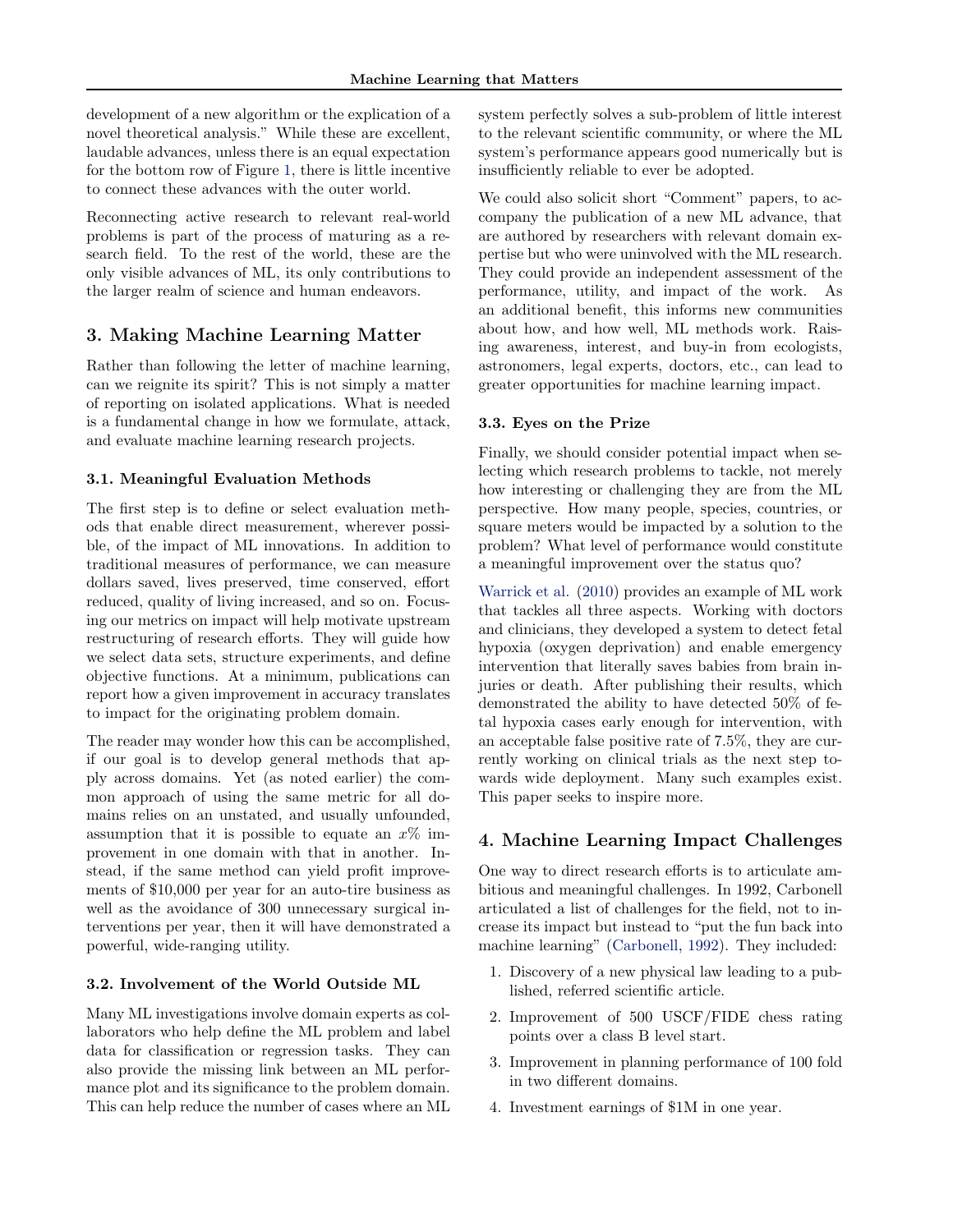- 5. Outperforming a hand-built NLP system on a task such as translation.
- 6. Outperforming all hand-built medical diagnosis systems with an ML solution that is deployed and regularly used at at least two institutions.

Because impact was not the guiding principle, these challenges range widely along that axis. An improved chess player might arguably have the lowest real-world impact, while a medical diagnosis system in active use could impact many human lives.

We therefore propose the following six Impact Challenges as examples of machine learning that matters:

- 1. A law passed or legal decision made that relies on the result of an ML analysis.
- 2. \$100M saved through improved decision making provided by an ML system.
- 3. A conflict between nations averted through highquality translation provided by an ML system.
- 4. A 50% reduction in cybersecurity break-ins through ML defenses.
- 5. A human life saved through a diagnosis or intervention recommended by an ML system.
- 6. Improvement of 10% in one country's Human Development Index (HDI) [\(Anand & Sen,](#page-5-0) [1994\)](#page-5-0) attributable to an ML system.

These challenges seek to capture the entire process of a successful machine learning endeavor, including performance, infusion, and impact. They differ from existing challenges such as the DARPA Grand Challenge [\(Buehler et al.,](#page-5-0) [2007\)](#page-5-0), the Netflix Prize [\(Bennett](#page-5-0) [& Lanning,](#page-5-0) [2007\)](#page-5-0), and the Yahoo! Learning to Rank Challenge [\(Chapelle & Chang,](#page-5-0) [2011\)](#page-5-0) in that they do not focus on any single problem domain, nor a particular technical capability. The goal is to inspire the field of machine learning to take the steps needed to mature into a valuable contributor to the larger world.

No such list can claim to be comprehensive, including this one. It is hoped that readers of this paper will be inspired to formulate additional Impact Challenges that will benefit the entire field.

Much effort is often put into chasing after goals in which an ML system outperforms a human at the same task. The Impact Challenges in this paper also differ from that sort of goal in that human-level performance is not the gold standard. What matters is achieving performance sufficient to make an impact on the world. As an analogy, consider a sick child in a rural setting. A neighbor who runs two miles to fetch the doctor need not achieve Olympic-level running speed (performance), so long as the doctor arrives in time to address the sick child's needs (impact).

#### 5. Obstacles to ML Impact

Let us imagine a machine learning researcher who is motivated to tackle problems of widespread interest and impact. What obstacles to success can we foresee? Can we set about eliminating them in advance?

Jargon. This issue is endemic to all specialized research fields. Our ML vocabulary is so familiar that it is difficult even to detect when we're using a specialized term. Consider a handful of examples: "feature extraction," "bias-variance tradeoff," "ensemble methods," "cross-validation," "low-dimensional manifold," "regularization," "mutual information," and "kernel methods." These are all basic concepts within ML that create conceptual barriers when used glibly to communicate with others. Terminology can serve as a barrier not just for domain experts and the general public but even between closely related fields such as ML and statistics [\(van Iterson et al.,](#page-5-0) [2012\)](#page-5-0). We should explore and develop ways to express the same ideas in more general terms, or even better, in terms already familiar to the audience. For example, "feature extraction" can be termed "representation;" the notion of "variance" can be "instability;" "cross-validation" is also known as "rotation estimation" outside of ML; "regularization" can be explained as "choosing simpler models;" and so on. These terms are not as precise, but more likely to be understood, from which a conversation about further subtleties can ensue.

Risk. Even when an ML system is no more, or less, prone to error than a human performing the same task, relying on the machine can feel riskier because it raises new concerns. When errors are made, where do we assign culpability? What level of ongoing commitment do the ML system designers have for adjustments, upgrades, and maintenance? These concerns are especially acute for fields such as medicine, spacecraft, finance, and real-time systems, or exactly those settings in which a large impact is possible. An increased sphere of impact naturally also increases the associated risk, and we must address those concerns (through technology, education, and support) if we hope to infuse ML into real systems.

Complexity. Despite the proliferation of ML toolboxes and libraries, the field has not yet matured to a point where researchers from other areas can simply apply ML to the problem of their choice (as they might do with methods from physics, math, mechanical engineering, etc.). Attempts to do so often fail due to lack of knowledge about how to phrase the problem, what features to use, how to search over parameters, etc. (i.e., the top row of Figure [1\)](#page-2-0). For this reason, it has been said that ML solutions come "packaged in a Ph.D."; that is, it requires the sophistication of a grad